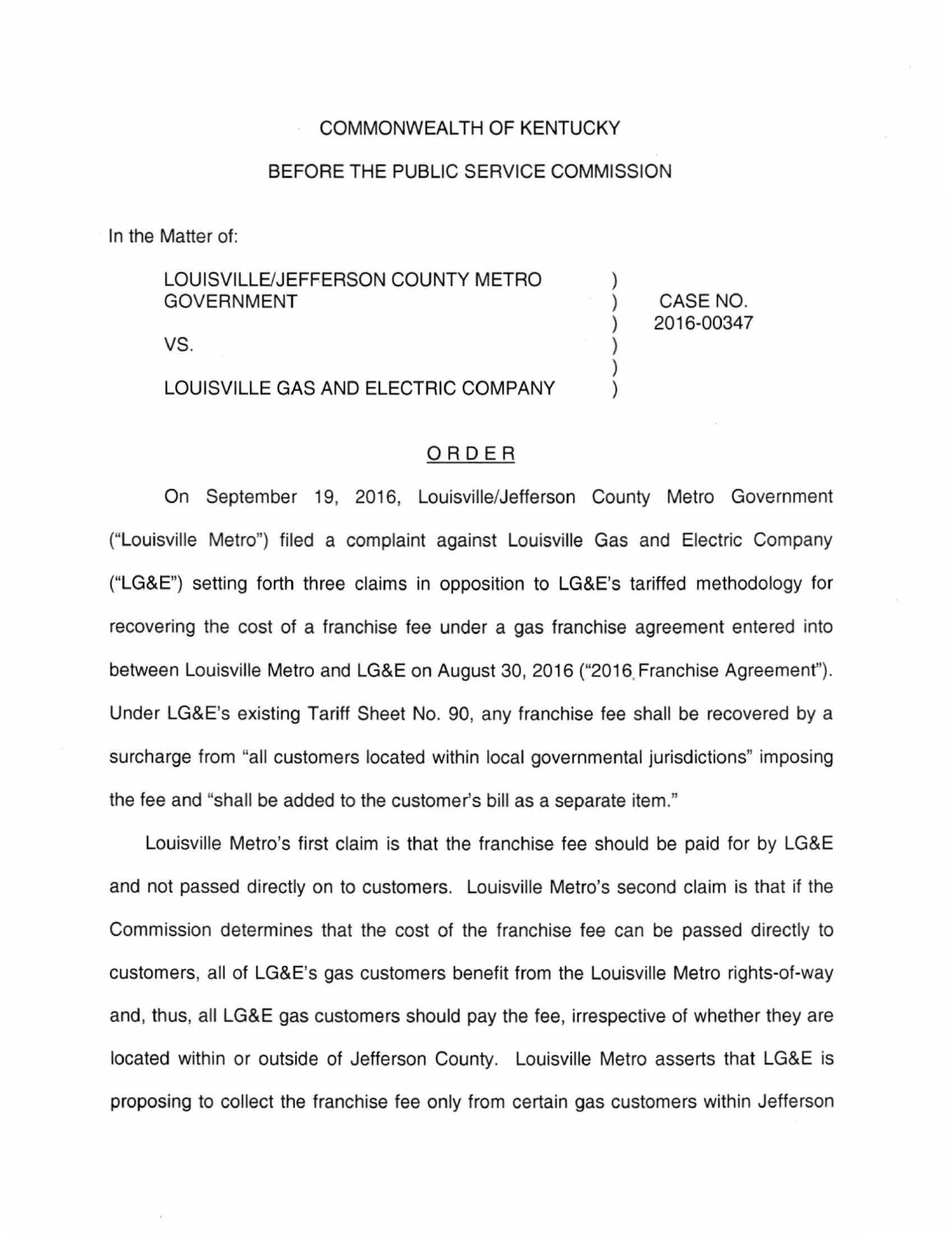County and that to do so is unfair and contrary to cost-of-service principles. Louisville Metro points out that LG&E has gas customers in Oldham, Bullitt, Spencer, and Shelby counties who receive the benefit of gas service from pipes and mains located under Louisville Metro's rights-of-way. In support of this second claim, Louisville Metro specifically alleges that:

> The franchise fee is based on the volume of gas passing through the pipes located in the Louisville rights-of-way. Thus, each customer can be charged the franchise fee based on individual usage. This allows for a fair, just, and reasonable allocation of cost to customers based on their volumetric use of the rights-of-way, whether those customers are located in Jefferson County or a surrounding County. With this means of calculating the franchise fee, there is no basis for concern regarding whether a customer is paying for a cost they themselves did not create.<sup>1</sup>

Louisville Metro's third claim is that LG&E should be required to recover costs associated with the franchise fee from all of its gas customers who reside within "the geographic and jurisdictional borders of Louisville [Metro],"<sup>2</sup> including those Louisville Metro areas outside of the urban service districts, as well as those in the unincorporated municipalities. To permit LG&E to do otherwise would, according to Louisville Metro, allow some LG&E gas customers within the Louisville Metro area to receive the benefits of Louisville Metro's rights-of-way without paying any portion of the franchise fee. Louisville Metro alleges that such a practice is unfair, unjust, unreasonable, and discriminatory.

By Order dated October 19, 2016, the Commission found that Louisville Metro's complaint neither conformed to the requirements of 807 KAR 5:001, Section 20(1), nor

 $<sup>1</sup>$  Complaint at  $\P$  37.</sup>

 $2$  Complaint at  $\P$  43.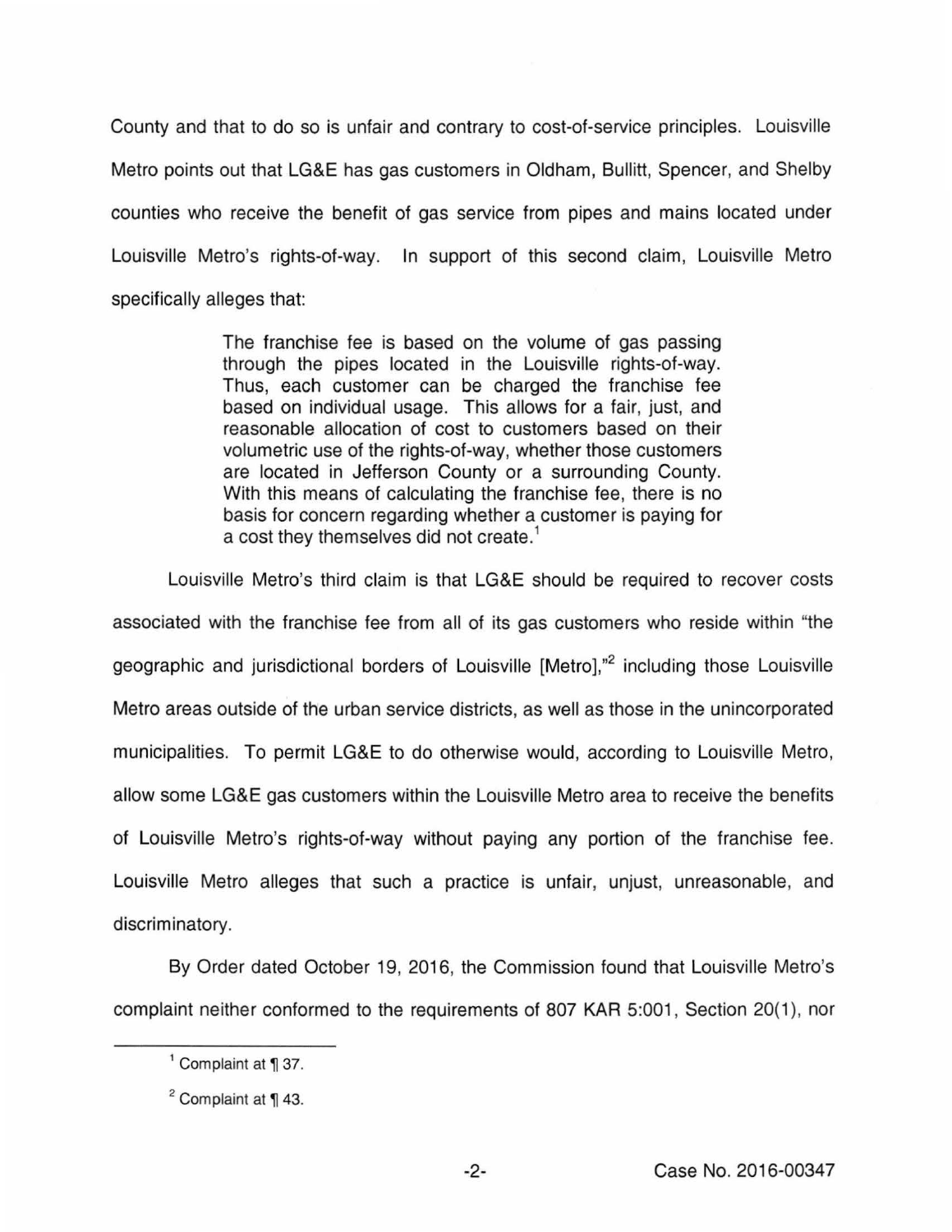established a prima facie case. The October 19, 2016 Order rejected Louisville Metro's complaint, but allowed Louisville Metro an opportunity to amend its complaint so that it conforms to the requirements of 807 KAR 5:001, Section 20(1), and states a *prima facie* case.

On November 9, 2016, Louisville Metro filed an amended complaint providing additional support for the allegation that all LG&E gas customers receive their gas through mains located under Louisville Metro's rights-of-way. The amended complaint avers that "most, if not all, of LG&E's gas passes through the Louisville Metro rights-ofway."<sup>3</sup> The amended complaint further avers that "[m]any, if not all, of the LG&E gas customers outside of the Louisville Metro rely on Louisville Metro's rights-of-way to ensure delivery of natural gas." 4

Having reviewed the amended complaint and being otherwise sufficiently advised, the Commission finds that Louisville Metro still has not provided sufficient allegations to entitle it to the relief requested in its amended complaint. The Commission, however, further finds that there is sufficient evidence provided by Louisville Metro to review the allegations contained in its amended complaint. The Commission takes administrative notice that similar issues relating to LG&E's gas franchise tariff are pending in Case No. 2016-00317 $<sup>5</sup>$  involving LG&E's request for a</sup> declaratory ruling in connection with the 2016 Franchise Agreement. The issues raised in Louisville Metro's amended complaint and the issues averred in LG&E's declaratory

<sup>&</sup>lt;sup>3</sup> Amended Complaint at ¶ 29.

<sup>&</sup>lt;sup>4</sup> Amended Complaint at ¶ 30.

<sup>&</sup>lt;sup>5</sup> Case No. 2016-00317, Electronic Application of Louisville Gas and Electric Company for a Declaratory Order Regarding the Proper Method of Municipal Franchise Fee Recovery (filed Aug. 30, 2016).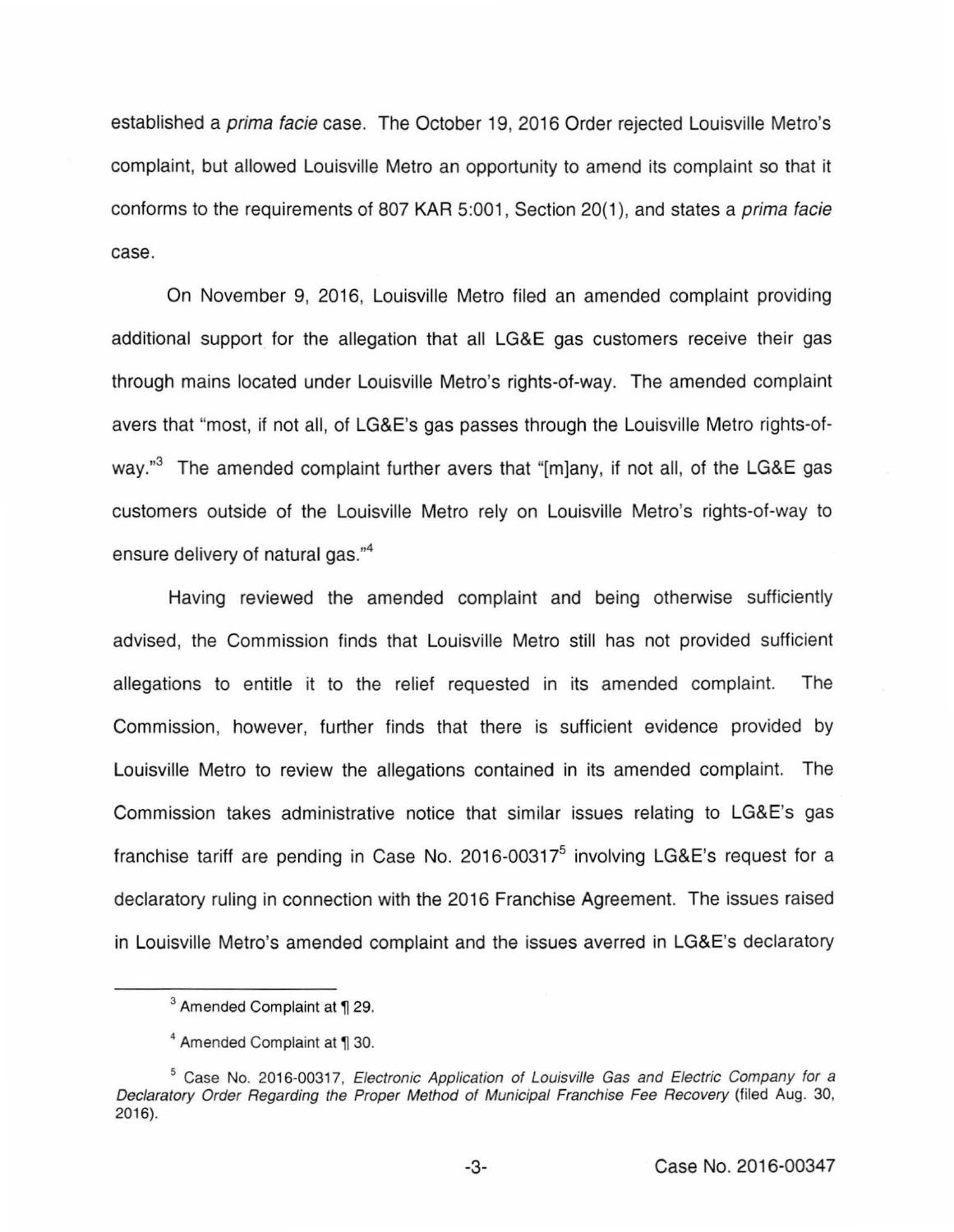ruling application all implicate policy considerations that require the Commission to determine whether and which LG&E customers should be obligated to pay for the franchise fee. These two cases also touch upon legal issues as to whether a utility's shareholders can constitutionally be required to absorb an operating expense in the nature of a franchise fee. In the interest of administrative economy, the Commission will, pursuant to 807 KAR 5:001, Section 4(14), combine the instant matter into Case No. 2016-00317. We note that after these two cases have been consolidated, LG&E will have the burden of proof with respect to the issues related to its declaratory ruling application, and Louisville Metro will have the burden of proof with respect to the issues raised in its amended complaint.

IT IS THEREFORE ORDERED that:

1 . Louisville Metro's complaint is rejected for failing to conform to the requirements of 807 KAR 5:001, Section  $20(1)(c)$ , and for failing to state a *prima facie* case.

2. Pursuant to 807 KAR 5:001 , Section 4(14), Case No. 2016-00347 shall be physically consolidated into Case No. 2016-00317 for the purpose of further investigating the issues raised therein.

3. Case No. 2016-00347 is closed and removed from the Commission's docket.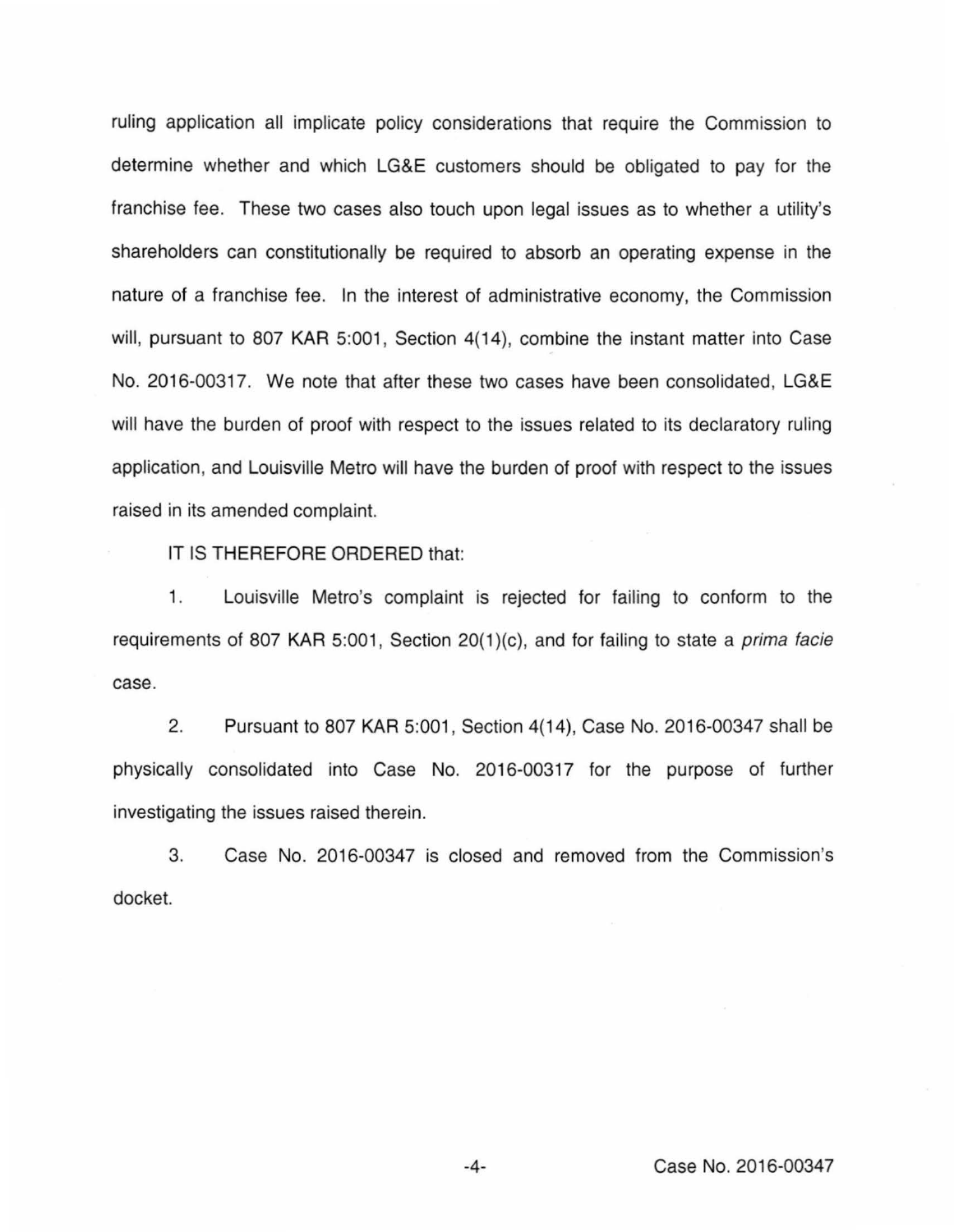By the Commission



ATTEST:

Vathews

**Executive Director** 

Case No. 2016-00347